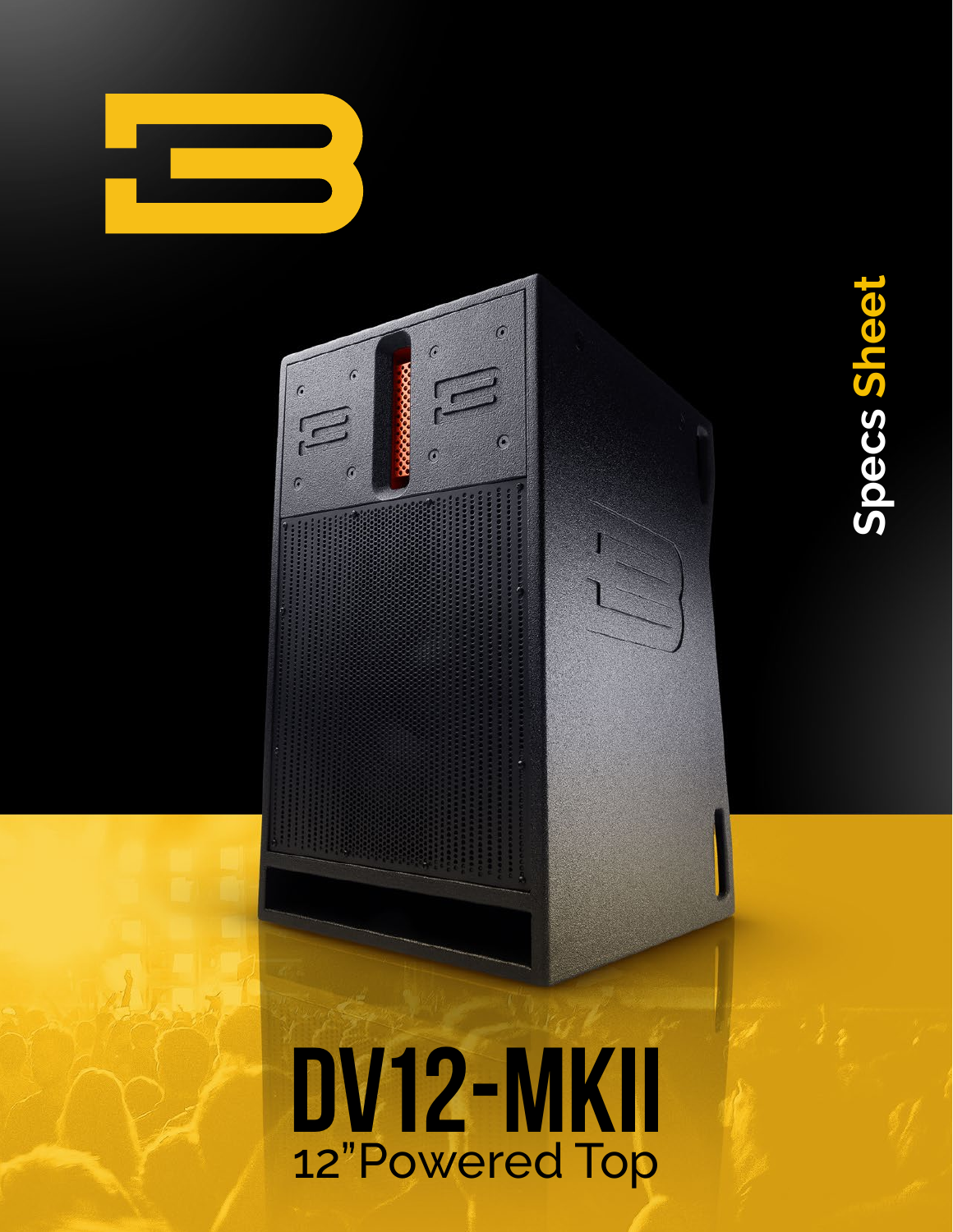

High Fidelity, High Output, High SPL o-

Ultra-Wide Horizontal Coverage o-

Broad Frequency Range, Long Throw o

Line-Array Performance from Pairs o-

#### **Description:**

**Designed for incredible sonic clarity and true full-range performance, the DV12-MKII is simply the best single 12" top on the market.**

**New features:**

- **Specially-developed high-performance woofer features increased excursion and power handling capabilities with reduced distortion.**
- **Upgraded compression driver from a 2.5" to 3" diaphragm, featuring smoother frequency response and increased sensitivity.**
- **Updated cabinet tuning takes advantage of improved low-frequency performance of new woofer.**
- **Multiple handles have been added, making set-up even easier.**

The result is **even higher output, resolution, depth and detail** than the original. With the MKII, the DV12 again sets the standard for the full-range compact main loudspeaker.

**The DV12-MKII uses a line-array derived 1.4" throat isophasic wave guide instead of a conventional horn.** The result is a combination of very wide and consistent horizontal coverage (120°) with a tight vertical pattern (20°) that extends high frequency projection farther than a conventional horn.

**The lower frequencies are produced by a 12" woofer that features an ultra-light carbon-fiber impregnated cone for outstanding resolution,** a cast aluminum basket for rigidity and reliability, a Neodymium magnet for light weight and high efficiency, a 4" voice coil for high power handling and a symmetrical, long-excursion suspension for accurate and extended bass response.

**The amplifier can deliver output peaks of 150V, to provide amazing dynamic resolution and impact. It also has a 10,000:1 damping factor, which provides extremely tight control over the cone.** The fully integrated and comprehensive digital processing ensures smooth response and reliable operation thanks to meticulous filter alignments and dual stage limiters that protect the drivers from excessive peaks, and also from thermal overload, by monitoring real power output over time. The amplifier features a large heat sink and 2 temperature-controlled fans to ensure consistent operation under even the most extreme conditions.

**The DV12-MKII is the ultimate in plug and play, with universal voltage compatibility and no need for any outboard gear other than a sound source.** The processing features presets that allow it to run in several configurations. The first is full-range mode, with response down to 40Hz (-3dB). The other presets allow the DV12-MKII to be integrated with various types and sizes of subwoofers. Each preset has a specific high-pass filter frequency, input sensitivity, high and low frequency limiter setting and subwoofer alignment processing.

**The DV12-MKII can be combined with any BASSBOSS subwoofer because all the presets are programmed to align with all the subs.** Each preset offers different advantages that suit certain applications and preferences. No matter which preset you choose, your BASSBOSS subs and DV12-MKII tops will always play in harmony.

**The cabinet is assembled in the USA from premium selected 15mm Finland Birch.** The design incorporates a 4-degree down-angle that ensures even distribution of high-frequency energy from front-to-back of a venue when the DV12-MKII is placed at the appropriate height on a tripod or support pole. Additional features include a 38mm (1-3/8") cast metal pole socket, eight fly points and six handles. The amplifier is recessed from the back of the cabinet to protect it in transit. A perforated steel grill protects the woofer, and it's progressive perforation pattern serves to broaden midrange dispersion. The high-frequency lens and port are left clear of the grill to minimize reflections and air flow noise that could compromise sound quality.

**Should you ever need more sound than can be produced by one DV12-MKII per side, its invertible array feature allows perfect summing of two speakers, which provides a big increase in output and projection without compromising the crystal clarity.** To further utilize the advantages of the line-array waveguides, the DV12-MKIIs are designed to stack with the HF lenses vertically aligned. This allows the high-frequency sections of two boxes to sum perfectly as they would in a line-array while the low-frequency sections sum in a column for improved low-frequency directivity and greatly increased output.

**There is finally a speaker that allows two completely functional stereo systems to be combined into one without having to compromise, either when they are together, or when they are separated.**

#### **www.bassboss.com**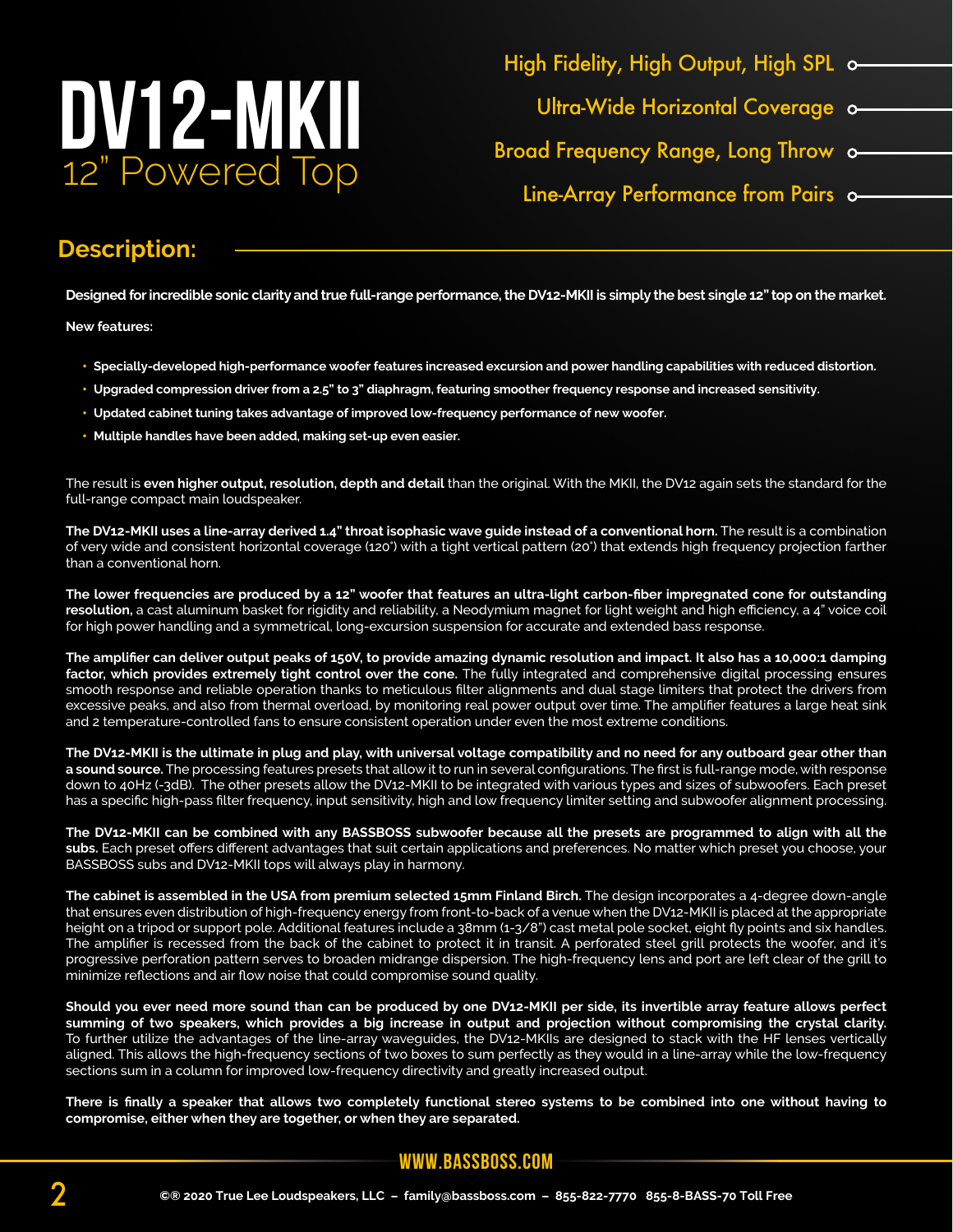## **DV12-MKII** <sup>12" Powered Top</sup>

#### **Acoustical**

| <b>Loudspeaker Description:</b>                       | Long throw, wide dispersion compact full-range speaker |
|-------------------------------------------------------|--------------------------------------------------------|
| Frequency Response (±3 dB):                           | 40 - 19,000 Hz                                         |
| <b>Max Sustained Output (Full-Range):</b>             | 120 dB SPL, 1m                                         |
| Max Sustained Output (Satellite-Mode): 126 dB SPL, 1m |                                                        |
| Max SPL (Peak)*:                                      | 134 dB                                                 |
| Nominal Dispersion (°H x °V):                         | 120 X 20                                               |

#### **Electrical**

| <b>Amplification:</b>                    | 3000 Watt Two-Channel Powersoft Class D Amplifier                                                      |
|------------------------------------------|--------------------------------------------------------------------------------------------------------|
| <b>Processing:</b>                       | Integrated comprehensive including high-pass, low-pass, parametric EQ, phase alignment<br>and limiting |
| <b>Electrical Connectors, Amplifier:</b> | Neutrik Powercon in and through                                                                        |
| <b>Electrical Connector, Mains:</b>      | NEMA 5-15 (Edison)                                                                                     |
| <b>Voltage Operating Range:</b>          | 90-250V. Auto-sensing, auto switching universal supply                                                 |
| <b>Current Draw, Nominal:</b>            | 3.6A @ 120 volts, 2A @ 220V (typical, 1/8 max power)                                                   |
| Display:                                 | LEDs for Power on/ready, Signal, Thermal and Protect. LEDs indicating selected preset                  |
| <b>Signal Input Connector:</b>           | <b>XLR-F</b>                                                                                           |
| <b>Signal Output Connector:</b>          | <b>XLR-M pass-through</b>                                                                              |

#### **Physical**

| <b>Enclosure Type:</b>       | Self-powered, bi-amplified, 2-way full-range. Direct radiating vented LF section,<br>wave-quide-loaded HF section |
|------------------------------|-------------------------------------------------------------------------------------------------------------------|
| <b>Transducer, LF:</b>       | 1 x 12" diameter (300 mm) neodymium motor woofer with 4" (100mm) voice coil                                       |
| <b>Transducer, HF:</b>       | 1 x 1.4" throat neodymium motor compression driver with 3" (76mm) voice coil on                                   |
|                              | isophasic wave quide                                                                                              |
| <b>Cabinet Construction:</b> | 15 mm multi-ply Finland Birch plywood with internal bracing and damping. Includes 8 steel                         |
|                              | braced 10mm fly points and a 35mm pole socket                                                                     |
| <b>Suspension Points:</b>    | 8 x 10mm internally braced threaded mounting points                                                               |
| Dimensions (HxWxD):          | 24.5" x 14.5" x 17" (62.23 cm x 36.83 cm x 43.18 cm)                                                              |
| Net Weight:                  | 63 lbs. (28 kg)                                                                                                   |
| <b>Shipping Weight:</b>      | 68 lbs. (30 kg)                                                                                                   |
| <b>Exterior Finish:</b>      | Rugged, weatherproof, black textured, bonded high-pressure polyurethane coating                                   |
| Grill:                       | Perforated, powder coated steel                                                                                   |

#### **Optional**

| <b>Stacking Bracket:</b> |  |
|--------------------------|--|
|                          |  |

**Online Information: bassboss.com/dv12**

Adjustable bracket set, mounts second cabinet inverted for near-perfect summed response **and line-array style performance. Provides splay-angle adjustment from 0 to 8 degrees. Flying Bracket: Two DV12s can be arrayed together and flown from the DV12 array flying bracket.** Shoulder Eye Bolts: **For use when flying cabinets vertically Side-pull anchors: For use when flying cabinets connected by stacking bracket to Truss Cover: Heavy-duty padded nylon transport cover with velcro closure Loop-through PowerCON: Power jumper for chaining power between stacked cabinets**

"Peak output is calculated using "industry standard" techniques. These calculation methods create theoretical specifications that are inflated over what can actually be<br>achieved. BASSBOSS real world output specifications a

#### **www.bassboss.com**